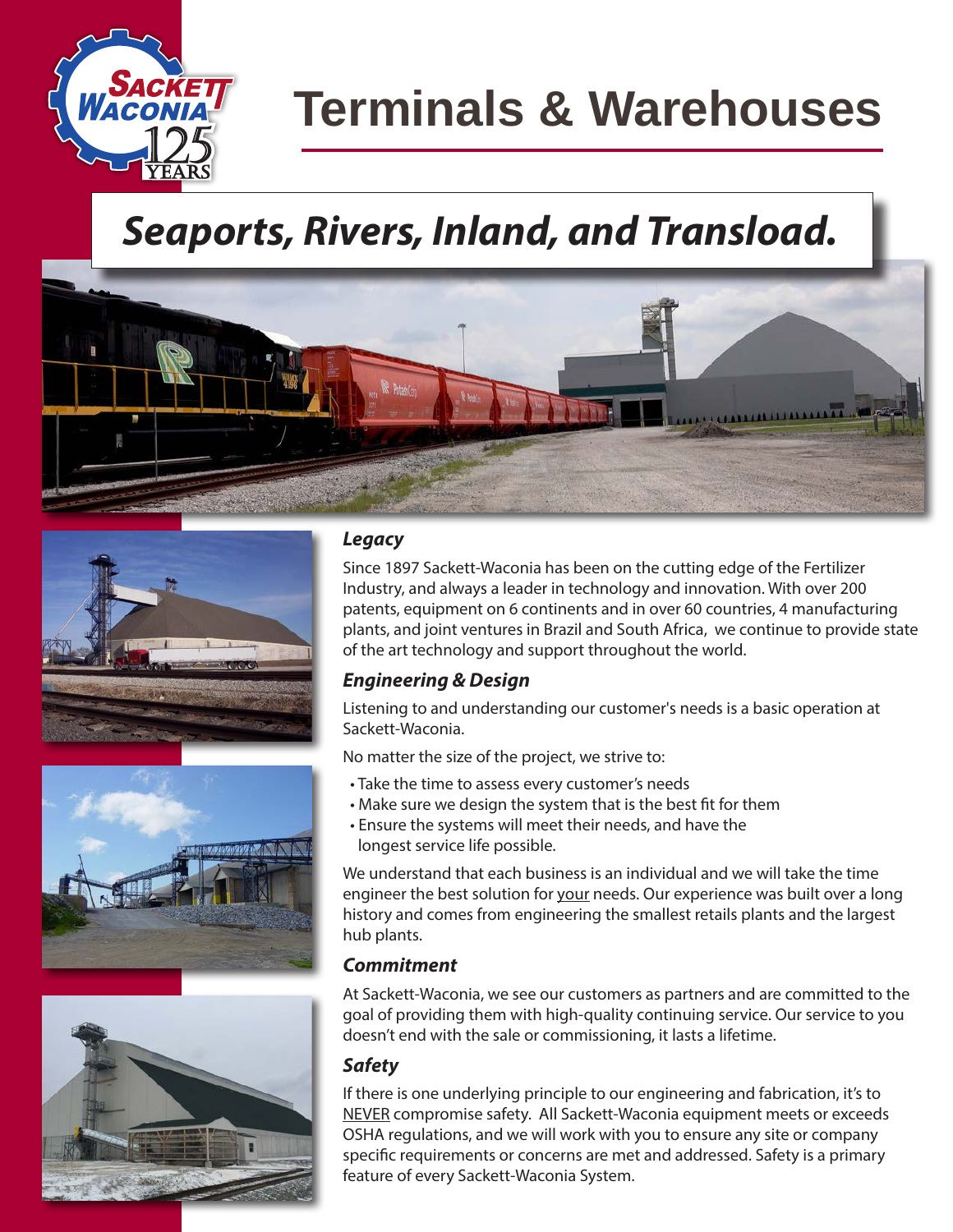# **Terminals & Warehouses**









In recent years, and average of 19 million short tons of fertilizer were moved by rail in the US, with a nearly identical amount via barge. To handle this amount of product, the transportation sector of the Fertilizer Industry requires equipment that operates reliably in adverse environments and has a long service life. At Sackett-Waconia we use our 120 years of experience to design, engineer, and build both systems and equipment to do just that.

Our systems are designed to limit complexity in order to reduce the amount of equipment to be installed and maintained, limit the amount of motors used (and thereby power requirements), and streamline material flow to its most efficient state - gaining efficiency through simplicity. Sackett-Waconia systems designed and engineered based on your requirements, and begin with an effort to ensure that they meet your business needs now and in the future.

From Simple rail to truck systems that can be located along any siding to large scale river or marine receiving, to de-dusting and coating - Sackett-Waconia offers a full line of equipment to complete any terminal operation for bulk materials. We work closely with our customers to determine their present and future needs, as this is key to achieving a well-engineered project that features both efficiency and longevity.



#### *Marine Terminals*

Marine terminals offer the challenge of finding the best way to transport materials as efficiently as possible while limiting potential failures driven by the environment. Like seagoing vessels, Sackett-Waconia marine terminal systems are tough, corrosion resistant, and designed to be as simple as possible. Systems can include receiving, warehouse distribution, loadout, and direct transload of materials. All standard systems feature 304 stainless construction, weather covers, and easy maintenance access. Material de-lumping and dust mitigation is also available, as is truss work and controls.



#### *River Terminals*

Facing many of the same challenges as marine terminals, Sackett-Waconia river terminals are designed to hold up in harsh conditions that range from hot and humid to freezing. Both River an marine terminals share the same basic equipment, but can differ in operation and capacity. Systems can include receiving, warehouse distribution, loadout, and direct transload. All standard systems feature 304 stainless construction, weather covers, and easy maintenance access. Material de-lumping and dust mitigation is also available, as is truss work and controls.



#### *Inland Terminals & Hub Plants*

Sackett-Waconia offers a full line of high capacity equipment for Bulk Fertilizer Terminals. Receiving systems range up 1200 tons per hour (or more), and can have the ability to unload without re-indexing. High-Speed loadout systems operate up to 800+ tph, and offer the ability to fill outbound traffic without the need to re-index. All standard systems feature 304 stainless construction, weather covers, and easy maintenance access. Material de-lumping and dust mitigation is also available, as is truss work and controls.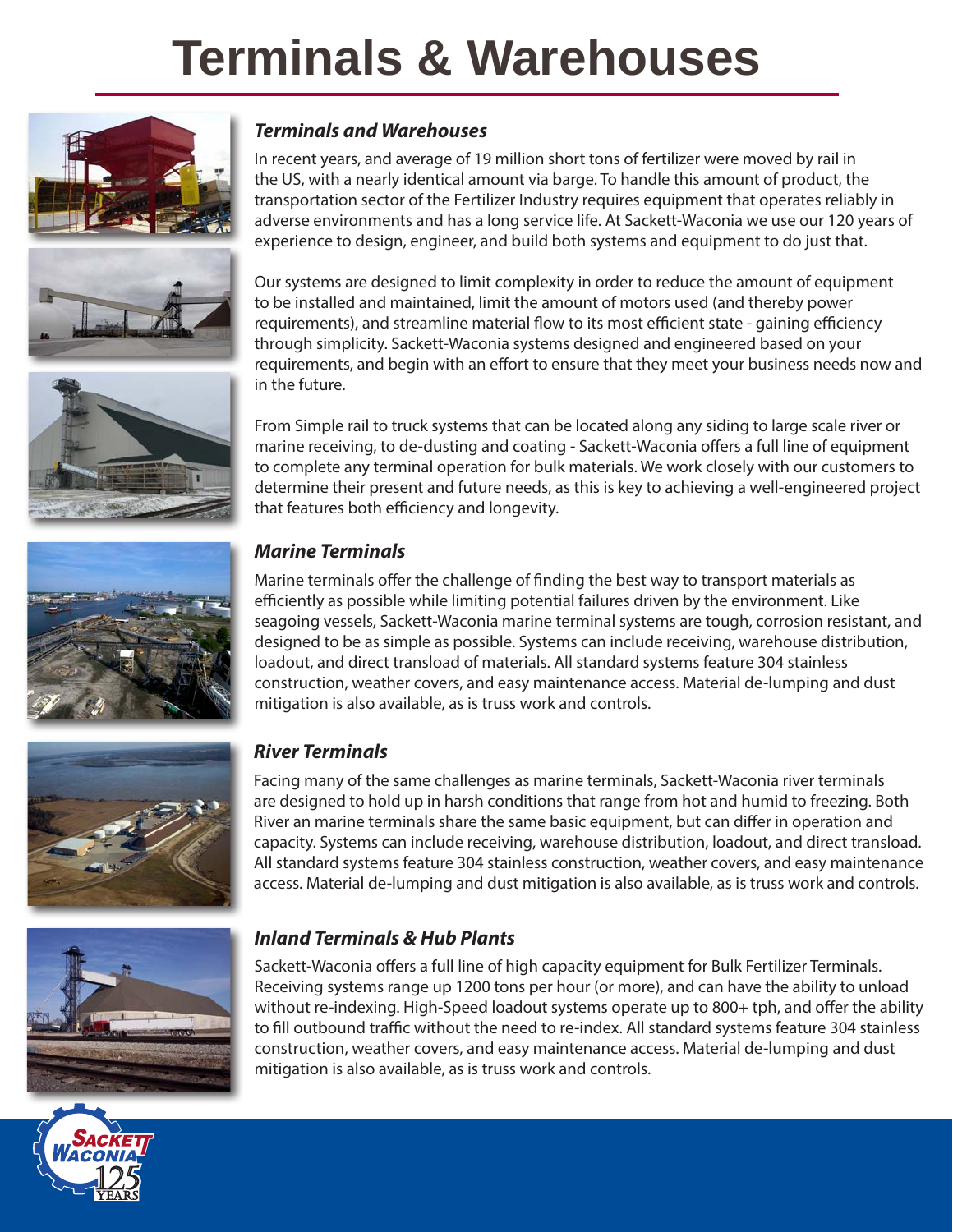### *Reliability and High Capacity in any Environment*





#### *High Speed Loadout*

Sackett-Waconia High-Speed loadout systems operate up to 800+ tph, and offer the ability to fill outbound traffic without the need to re-index. Using garner-style tower systems and high capacity shuttle conveyors to eliminate truck or rail car indexing allows these systems to combine legal for trade scales with high speed for maximum it efficiency.

#### *Bulk Weighing Systems*

Bulk weighing systems are highly efficient loadout systems that achieve their high capacity by continuously weighing and discharging bulk materials. Standard systems feature stainless steel hoppers with carbon steel structure. All Sackett-Waconia bulk weighing systems are NTEP certified and available in capacities up to 1000tph or higher.

#### *Conditioning & Transfer*

Sackett-Waconia conditioning and transfer systems gently break down lumpy materials for loadout via dust tight bulk-toters. The systems are payloader fed, feature heavy-duty grizzly bars, stainless steel construction, and come in either fixed or semi-portable options. All units come with dust spouts, clean-out doors, and easy maintenance access.



#### *Coating/De-Dusting*

Coating or adding de-dusting agents are an important part of handling fertilizer. Sackett-Waconia offers a wide array of systems for all parts of the industry, including terminals. Available system formats are tower style (featuring the HIM mixer), rotary, orbital, drum, and continuous mixer. We offer solutions to fit any plant or operational requirement.



#### *Conditioning & De-lumping*

Sackett-Waconia has spent years refining both de-lumping and conditioning of bulk materials. Our "Lump Buster" de-lumpers easily break apart lumps at high rates, while conditioners take the process a step further by gently popping lumps apart over a screen. Capacities range up to 600+ tph and they are essential for coating systems.



#### *Conveyors*

Belt conveyors are everywhere in bulk handling. While they greatly vary in construction and use, all Sackett-Waconia belt conveyors feature a formed stainless steel channel frame design, bolt together construction, and capacities up to 1500+tph. We engineer our conveyors, and match idlers, belts, and drives to each project and fabricate supports and trusses as needed.



#### *Elevators*

Sackett-Waconia's standard line of elevators feature heavy 304 stainless steel construction, properly sized pulleys, split bonnets, and industrial drive components. Our elevators are designed for easy maintenance access with doors at key points and easy to reach grease fittings. Boots feature heavy plate construction with easy access clean-outs and stainless steel take ups. Capacities range from 50tph to well over 1000tph, and as with conveyors, each are engineered to fit the application they will service.